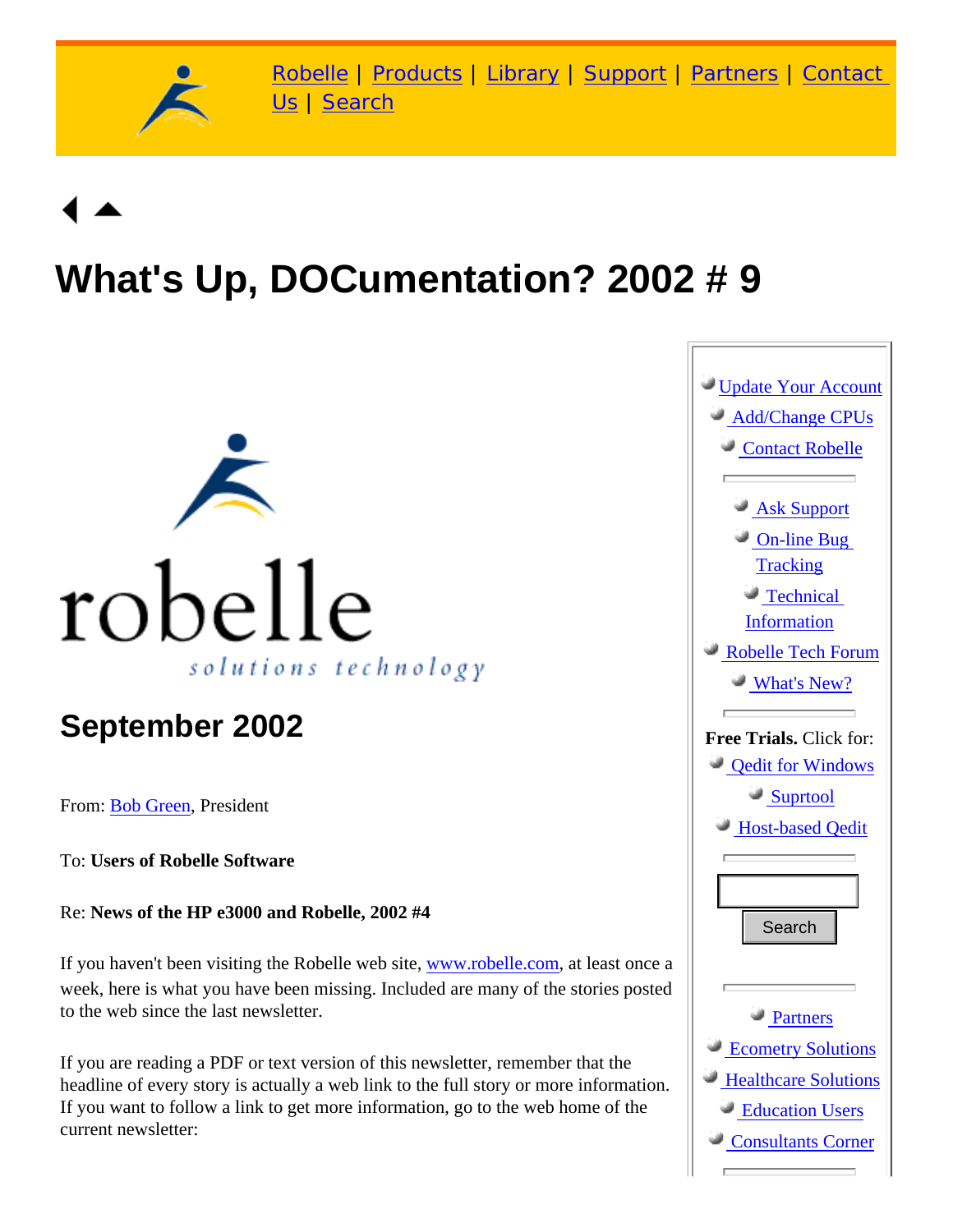

### <span id="page-1-0"></span>**News and Upcoming Events**

#### **[No Rush To Migrate, Until You Are Ready](http://www.robelle.com/library/press-release/no-rush.html)**

Here is a Robelle Press Release: *Migrating an application can be complex, expensive and*  risky. There is no rush to move before you are ready. Robelle will help you extend the life *of your 3000s and make your eventual migration easier as well.*

#### **[Webcast: New HP 3000 Models](http://www.hp.com/go/e3000reg)**

George Stachnik invites you to a web cast on Thursday, September 5th starting at 8:30 am until 10:00 am (PST) to meet the new HP 3000 PA-8700 A-class and N-class servers with MPE/iX 7.5. These high-end servers have increased performance and additional functionality.

**[Robelle at HP World 2002](http://www.robelle.com/hpworld/2002/)**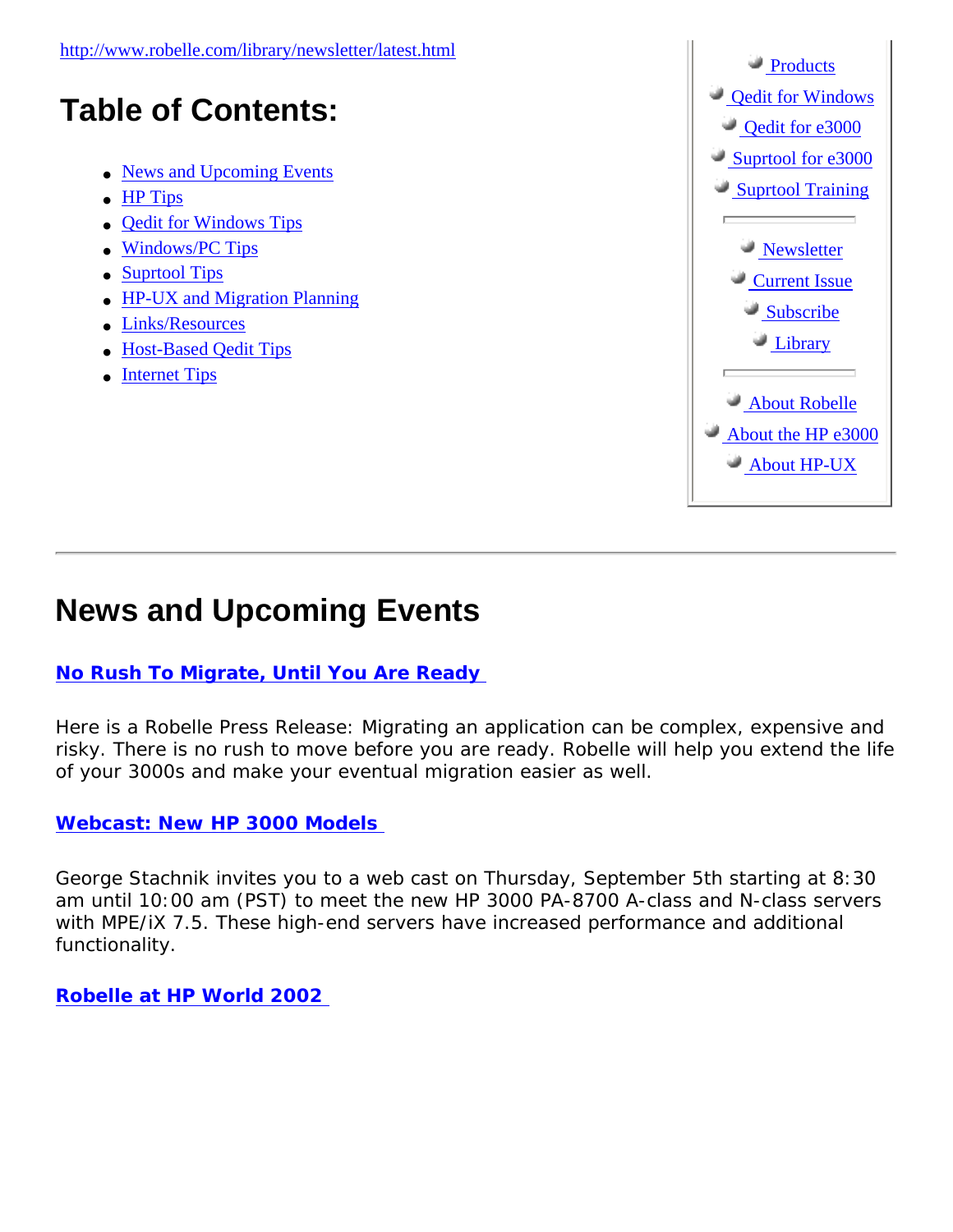

We are sending Tammy Roscoe, Neil Armstrong and Bob Green to Los Angeles for the conference. Look for us in **Booth 1101** and mark your calendar for **Tuesday 5-6pm - Room 408B** for Bob Green's new paper on "Transfomring TurboIMAGE Data" with practical tips/details on moving your data to Oracle, Eloquence, SQL Server, PostgreSQL and more! You can get a sneak preview by [reading the paper \(PDF format\).](http://www.robelle.com/library/papers/transform.pdf)

#### **[HPWorld MPE Schedule](http://jazz.external.hp.com/shows/HPW-LA.02/mpe-sched.pdf)**

Here is the schedule of MPE-related events at HPWorld 2002 in Los Angeles. The link is to a PDF file on the HP Jazz web site.

#### **[Edsger Dijkstra](http://www.theregister.co.uk/content/4/26585.html)**

Dutch computer-science pioneer Edsger W Dijkstra has died, aged 72. Link to the *The Register* newsletter.

### <span id="page-2-0"></span>**HP Tips**

**[3kworld: Chris' Printronix/Tally printer cheat sheet](http://3kworld.com/newsroom.asp?appmode=itemDetail&news_PK=4357)** 

Now that Tally is competing with Printronix for the HP 3000 printer business, Chris Gauthier of 3kworld has created a comparision of the product offerings.

#### **[HP Encyclopedia: Line Drawing Characters](http://www.robelle.com/library/smugbook/linedraw.html)**

You may have to delve into some old code that uses HP Line Drawing characters. Here is an article from our Encyclopedia that compares them with other line drawing characters.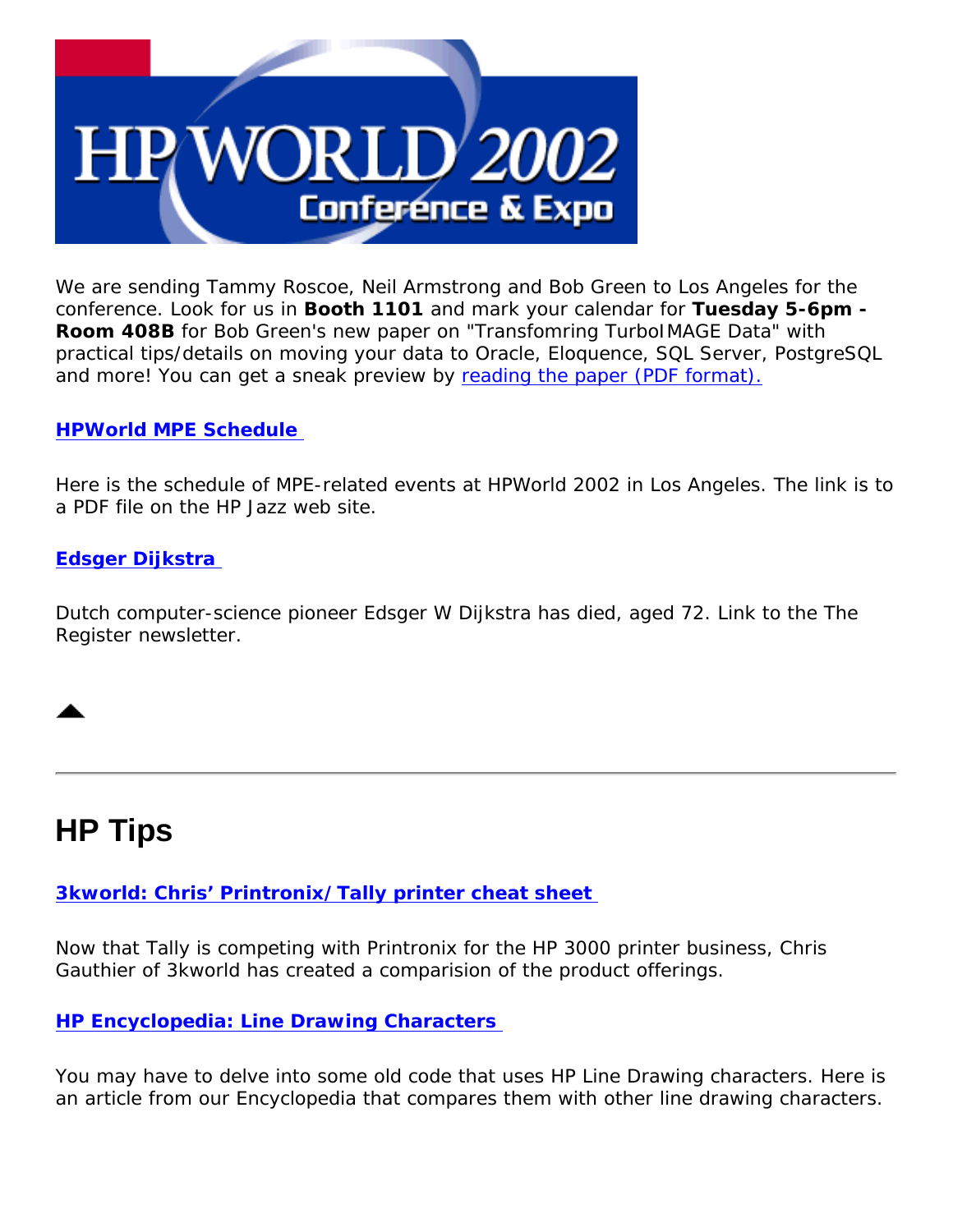# <span id="page-3-0"></span>**Qedit for Windows Tips**

#### **Avoid the "vi" Curse**





*"Qedit for Windows is the best thing since sliced bread! Our operations and programming staff who are less familiar with 'vi' would be lost without it. Well worth the small cost!"* 

Al Parker, Senior Systems Analyst, Indal Technologies Inc.

### <span id="page-3-1"></span>**Windows/PC Tips**

#### **[Microsoft Volume Licensing](http://www.theregister.co.uk/content/4/26821.html)**

From [The Register newsletter:](http://www.theregister.co.uk/) Businesses using Microsoft's volume licensing programs may think that they are buying OS licenses, but they aren't! Microsoft expects them to also purchase a new OS license for each new machine, even if they immediately overwrite it under the volume licensing program. Click the link to find out why.

For more Windows tips, visit the [permanent location](http://www.robelle.com/tips/windows.html) of these articles.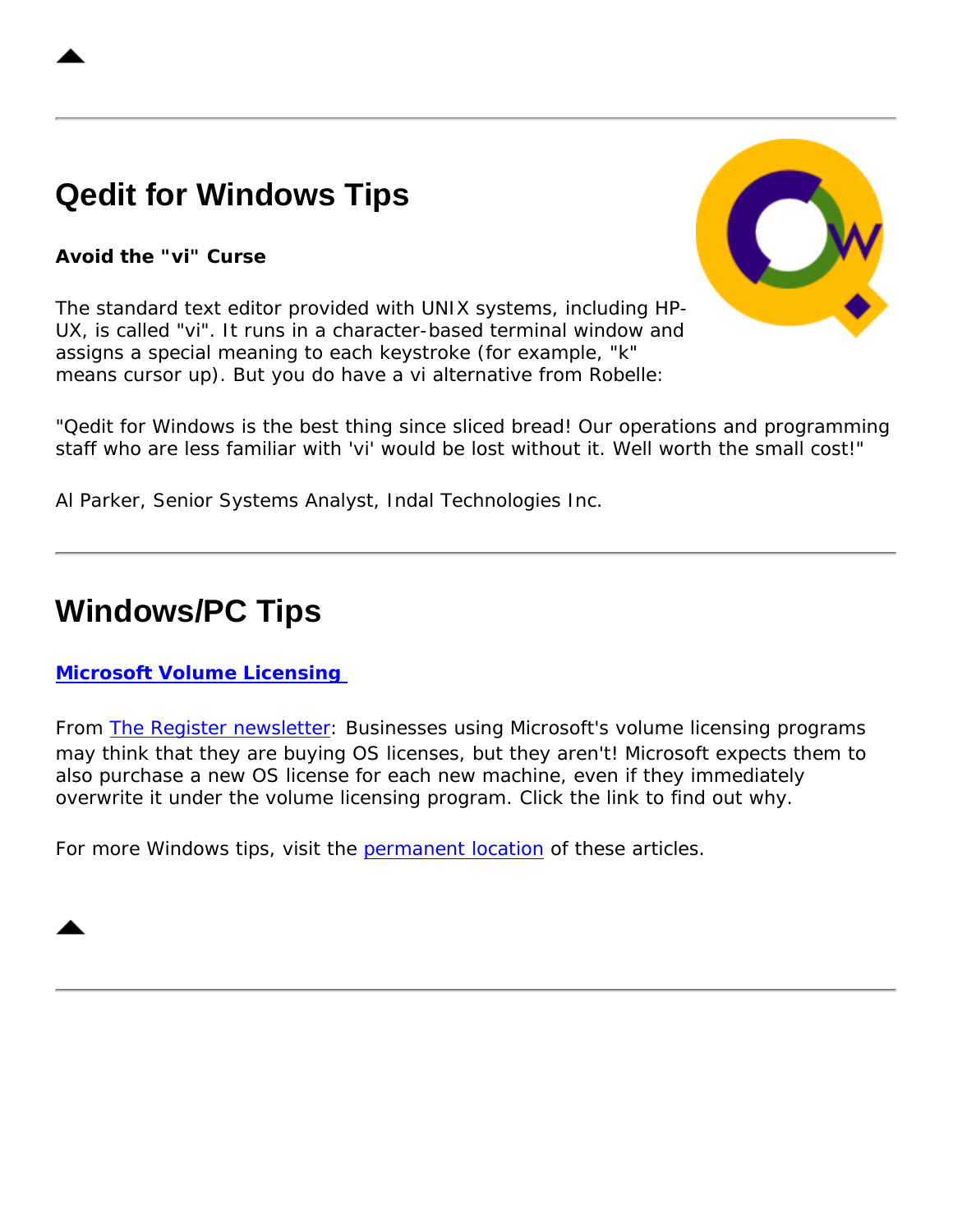# <span id="page-4-0"></span>**Suprtool Tips**

#### **[The Story Behind Suprlink](http://www.robelle.com/tips/suprlink.html)**



*"Find all students from NY with 3.0 grade point, majoring in English, whose parents are alumni, and who have less than \$5000 in student loans."* 

Once upon a time there was an HP 3000 site that had many user reports like the one above. Although their database was small, it was complex, with many links from the student master to the detail datasets about the student. Some reports like the one described above took two hours or more to run and interfered with interactive response.

Why were these reports taking so long and what could we do to help? Click the link above for the full story, historical and technical!

#### **[Suprtool: Changing the Display Length](http://www.robelle.com/tips/suprtool.html#length)**

One of our customers wanted to print a J2 field with List Standard, but the default column width for J2 is too wide for the screen (it is 10 bytes) and overflows to a second line. This customer wanted to specify a smaller width for the J2 field, based on his knowledge that the values never went over 5 digits. You can use the numeric conversion feature of the Extract command to move the existing value to a temporary field with the desired length. For full instructions, click the link above.

#### **[Suprtool/Qedit/Eloquence Training](http://www.kublerconsulting.com/)**

Jeff Kubler is an independent, authorized Robelle training instruction. His upcoming 2-day Suprtool training class at TechGroup University in Maryland (Sept 12-13) is complemented by a one-day Qedit training class on Sept 9 and a two-day Eloquence class Sept 10-11. For more information, email jeff@kublerconsulting.com



# <span id="page-4-1"></span>**HP-UX and Migration Planning**

**[HP Advisor: Myths and Truths About "Eloquence"](http://www.hp.com/products1/mpeixservers/advisor/feature_aug02.html)**

The new issue of the *HP Advisor* magazine for MPE users contains a good introduction to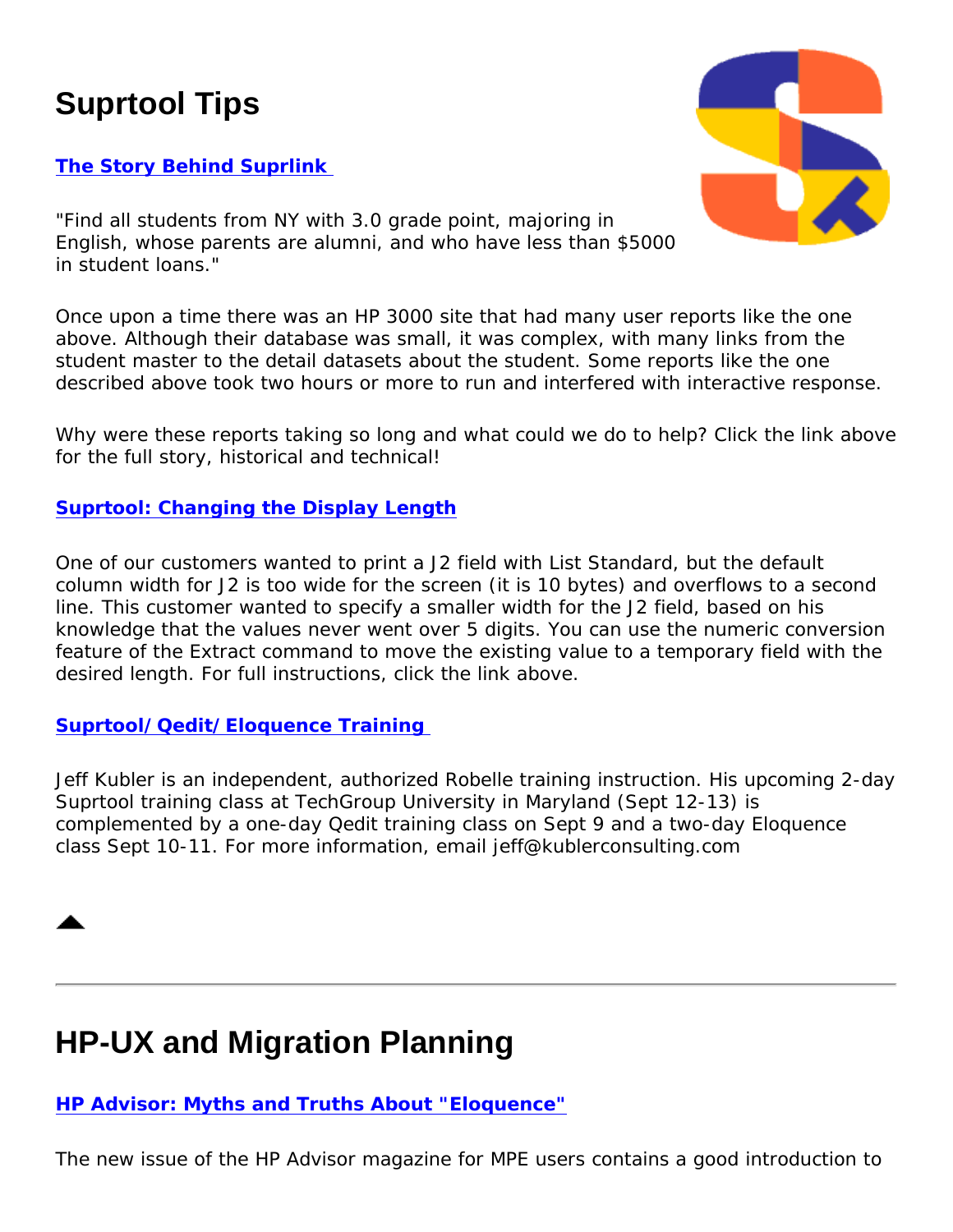the HP Eloquence database, putting it in context and clearing up any confusion.

#### **[SAPdb: a test drive](http://www.robelle.com/tips/sapdb.html)**

We have installed the SAPdb enterprise-class open-source database and put it through some initial tests.

*SAPdb is designed for the business enterprise, with 24x7 uptime, scalability and high performance in mind. There are no limitations on database sizes or on the number of users. SAPdb is ACID compliant (fully supports ISO-SQL 92 Standards) and includes all RDBMS and enterprise features expected in an open DBMS such as Views, triggers, foreign keys, constraints of various kinds, stored procedures, versioning, hot backups, etc. ODBC and JDBC drivers are supported.*

**[User Advice for HP-UX Newcomers!](http://www.robelle.com/abouthpux.html#glenn)** 

In response to a cry for help from an MPE user, long-time Robelle user Glenn Cole (glenn@non.hp.com) gave some good tips that we repeat here.

```
> I am about to migrate from HP3000 to HP9000. Will I have to
```
> learn totally new commands or is it the same?

Click the link above to read Glenn's reply, where he explains how to use your MPE system to get a head start on HP-UX.

**[invent9k: Admin Functions Xref](http://invent9k.external.hp.com/~csy/sysadmin.cgi)** 

Invent9k is the free HP-UX development system that HP has set up for MPE users and vendors. One of the cool functions of the server is an interactive tool that explains HP-UX system admininistration functions for MPE users. Just select the MPE task from the pulldown menu and it will give you the equivalent HP-UX solution!

There is also a [commands cross-reference](http://invent9k.external.hp.com/~csy/cmds.cgi) and a [programmer api cross-reference.](http://invent9k.external.hp.com/~csy/intr.cgi) Very cool!



# <span id="page-5-0"></span>**Links/Resources**

#### **[SPL Manual Is Online](http://jazz.external.hp.com/papers/manuals/30000-90024.doc)**

SPL stands for "Systems Programming Language" and is the proprietary high-level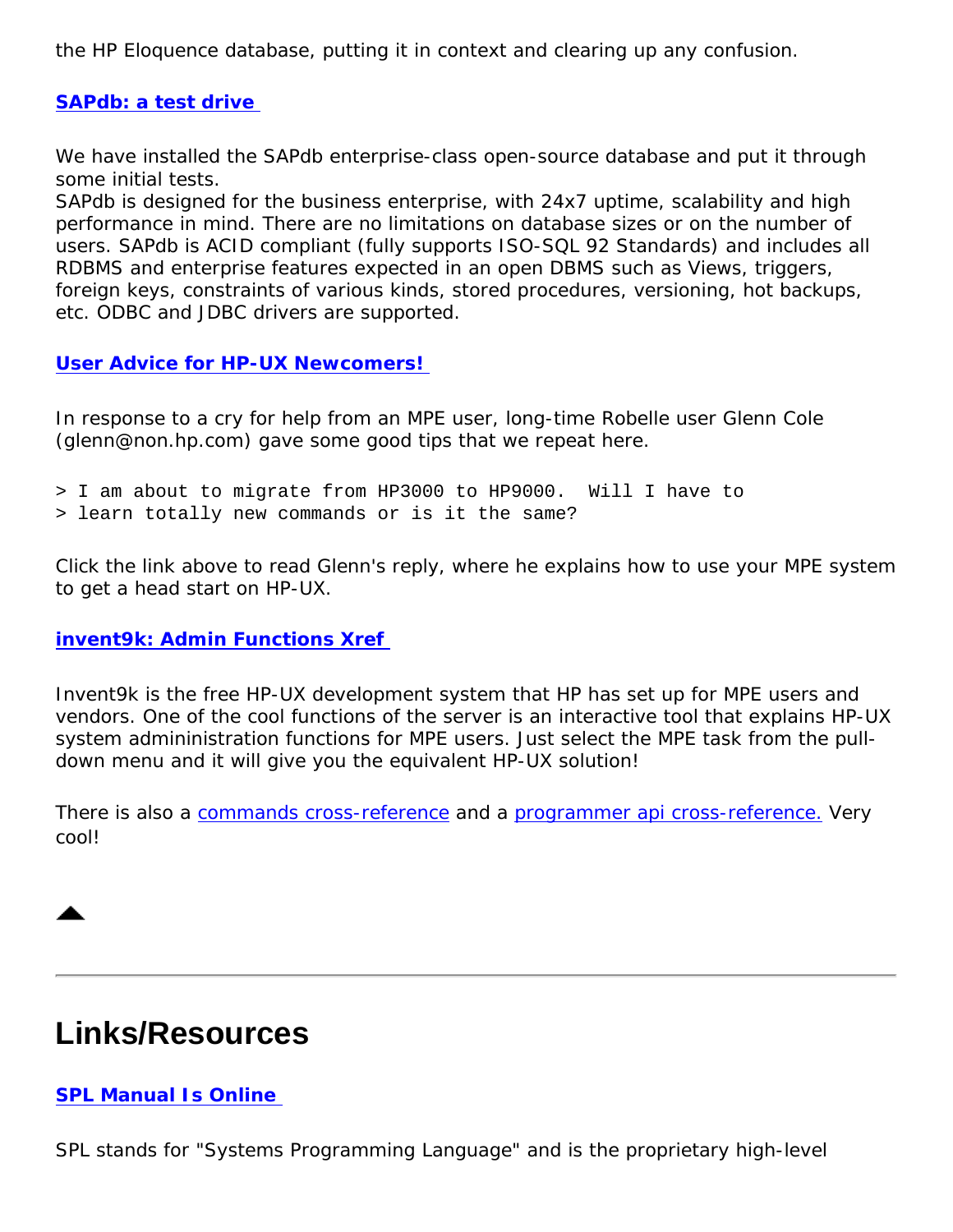language that the original HP 3000 was programmed in. There are still thousands of lines of SPL utility software around the world - you may even have some in your shop! Now HP's Jazz web site has a copy of the documentation.

#### **[OpenMPE: 3000-Related Manuals](http://www.openmpe.org/Documentation.htm)**

The OpenMPE organization is collecting 3000 manuals on their web site. They already have some by HP, Lund, Vesoft and Robelle (they should probably save copies of the HP PDF files from docs.hp.com before they are removed by HP). If you have any manuals to post or link, email them to info@openmpe.org

#### **[Using HP 3000: Fundamental & Advanced Skills Tutorials](http://jazz.external.hp.com/papers/spare.tar.Z)**

On-line at the Jazz site: the Files for use with *Using HP 3000, [Fundamental](http://docs.hp.com/mpeix/pdf/32650-90871.pdf) and [Advanced](http://docs.hp.com/mpeix/pdf/32650-90872.pdf)  [Skills](http://docs.hp.com/mpeix/pdf/32650-90872.pdf) Tutorials* (MPN 32650-90871 & 32650-90872). This is a compressed tar file (spare.tar.Z). Please refer to the [notes on the Jazz software download page](http://jazz.external.hp.com/src/index.html#DIRECTIONS) for details on how to download and unpack this tar archive file.

#### **[Terix Signs With IBM To Service HP 3000s Nationally](http://www.wsrn.com/apps/news/art.xpl?id=5051795&f=NEWS&s=HPQ)**

[Terix Computer](http://terixcomputer.com/) has signed a partner agreement with IBM Global Services to provide onsite HP 3000 maintenance services with Terix.

Bruce Mitchell, Director/HP Services, says *"by October 1, we will be able to deliver up to 24x7 hardware coverage out of more than 200 cities. The first phase of the program is for the 9x7 and 9x9 lines of equipment with the A and N class coming before year end.*

For more information, email Bruce at bruce mitchell@att.net or call him at 360-568-7228.

#### **[3000 Resources: StonMan Consulting](http://www.robelle.com/consultants.html#StonMan Consulting LLC)**

Click the link above for details on StonMan, with  $15+$  years experience with Qedit and Suprtool. Grant Stone has even presented a basic SUPRTOOL class for IBM to HP3000 converted programmers.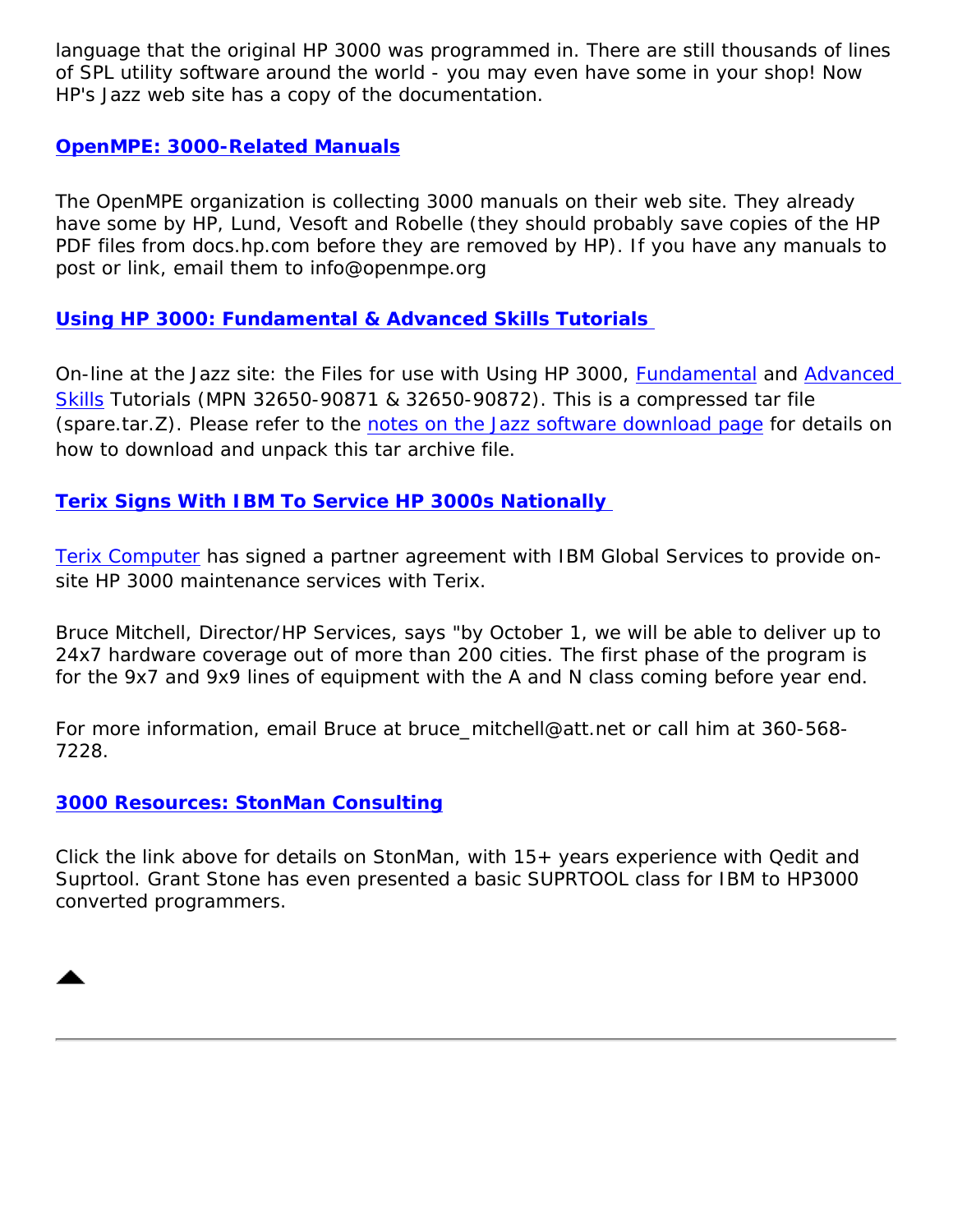# <span id="page-7-0"></span>**Host-Based Qedit Tips**

#### **[Host-based Qedit Pre-release](http://www.robelle.com/products/qedit/prerelease.html)**

Version 5.3.10 of Qedit is a "pre-release" that is available for customer testing. Improvements include new option to allow List to find nearest line and the correction of a number of problems.

#### **[Qedit: Check Comma-Delimited Files](http://www.robelle.com/support/qedit/checkcommas.html)**

A customer received a comma-delimited file from an outside source. He had to edit some of the fields to make sure they would not get rejected during the import operation. He also wanted to make sure that he had the exact number of fields, no more, no less.

Click the link above for the Qedit solution.

### <span id="page-7-1"></span>**Internet Tips**

#### **[Spam Reaches New High](http://zdnet.com.com/2100-1106-955842.html)**

According to this story on **ZDNet**, spam email is now 36% of all email traffic, up from 8% a year ago, and destinated to make up the majority of email by yearend. On the firms quoted in the article is [Brightmail,](http://www.brightmail.com/) which provides services to filter out spam.

#### **[Alertbox: Making the Physical Environment Interactive](http://www.useit.com/alertbox/20020805.html)**

Another fascinating column by user interface specialist Jakob Nielsen.

### **Newsletter Distribution**

Robelle Solutions Technology Inc. provides the *What's Up, DOCumentation?* newsletter as a service to our customers. The newsletter is available on the web: in HTML format for